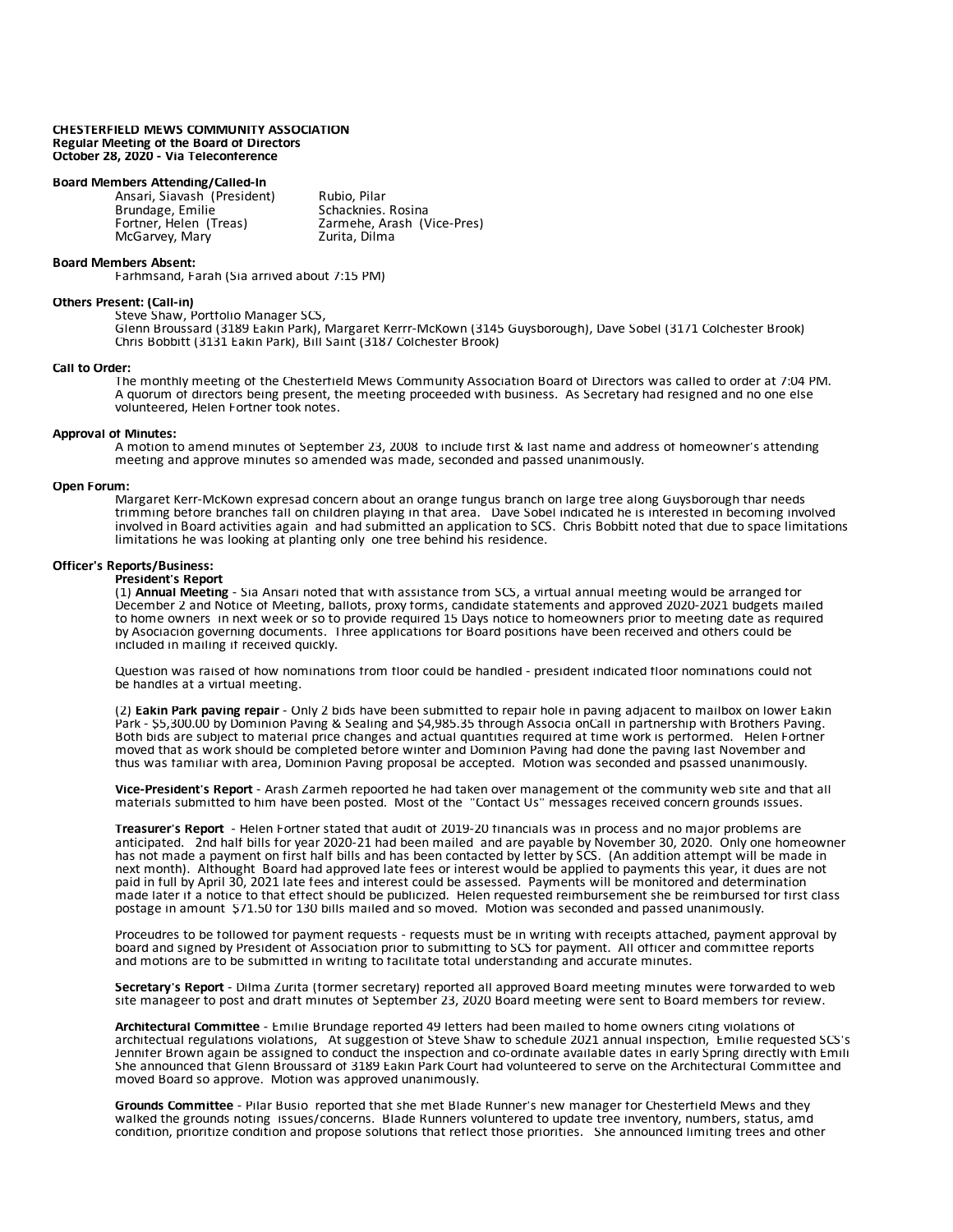plantings on common ground. Objections were raised that such a directive was not necessraily appropriate for all areas and requests should be individually considered.

Phin Shu of 3133 Readsborough volunteered to serve on Grounds Committee and Board so approved.

Mary McGarvey brought up the erosion project behind lower Readsborough she submitted to Board through the CMCA website "Contact Us" document along with her summary/analysis of proposals. Mary moved that proposal from Solar Landscaping ar Tree Service for \$10,000.00 be accepted. Motion was seconded. Helen Fortner moved to table motion so project could be ful discussed and alternative solutions such as underground drainage could be considered. Motion was not seconded, thus failed. Motion to accept the \$10,000 proposal from Solar Landscaping was passed with 7 Yeas, 1 No (Helen).

# **Next Meeting**

The next board meeting is scheduled for Wednesday, November 18, 2020 at 7:00 PM via teleconference.

## **Adjournment:**

Motion was made to adjour and passed unanimously. Meeting adjourned at 9:08 PM.'